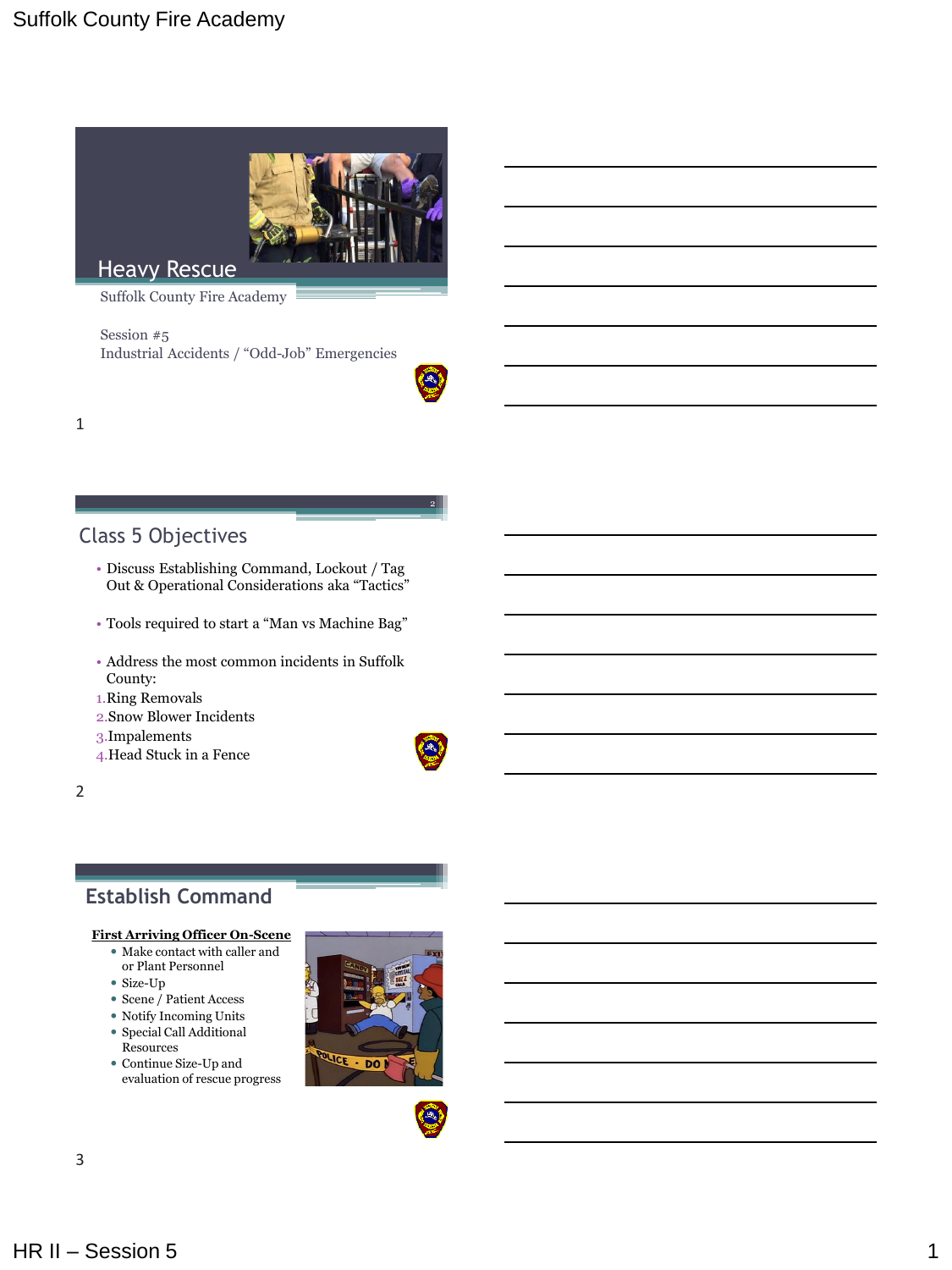### Variables to Contend With…

- **Weather** 4:30 pm in January with a person's hand stuck in a snow blower at the end of the driveway…
- **Location** Is the victim located off road? Are you being called to an Emergency Room to assist the doctors?
- **Resources-** Do we possess the proper equipment to effect a successful extrication? Are we considering medical interventions?



4

### **Crush Syndrome**

• Crush Syndrome is caused by the death of muscle tissue from traumatic injury that is accompanied by the release of muscle cell contents (myoglobin and potassium) into the bloodstream resulting in hypovolemia, hyperkalemia (abnormally high concentration of potassium in the blood), and if left uncorrected acute renal failure

**Bad Blood in Good Places = DEATH** 



## **Scene Safety**

- Our safety is always paramount
- Do not allow would be rescuers to re-enter area.
- Make sure all energy is released or captured.
	- Hydraulic
	- Pneumatic
	- Electrical
- Lock-Out / Tag-Out How would you Lock-Out / Tag-Out a Snow blower???



 $\left( \begin{array}{c} \text{A} \\ \text{B} \end{array} \right)$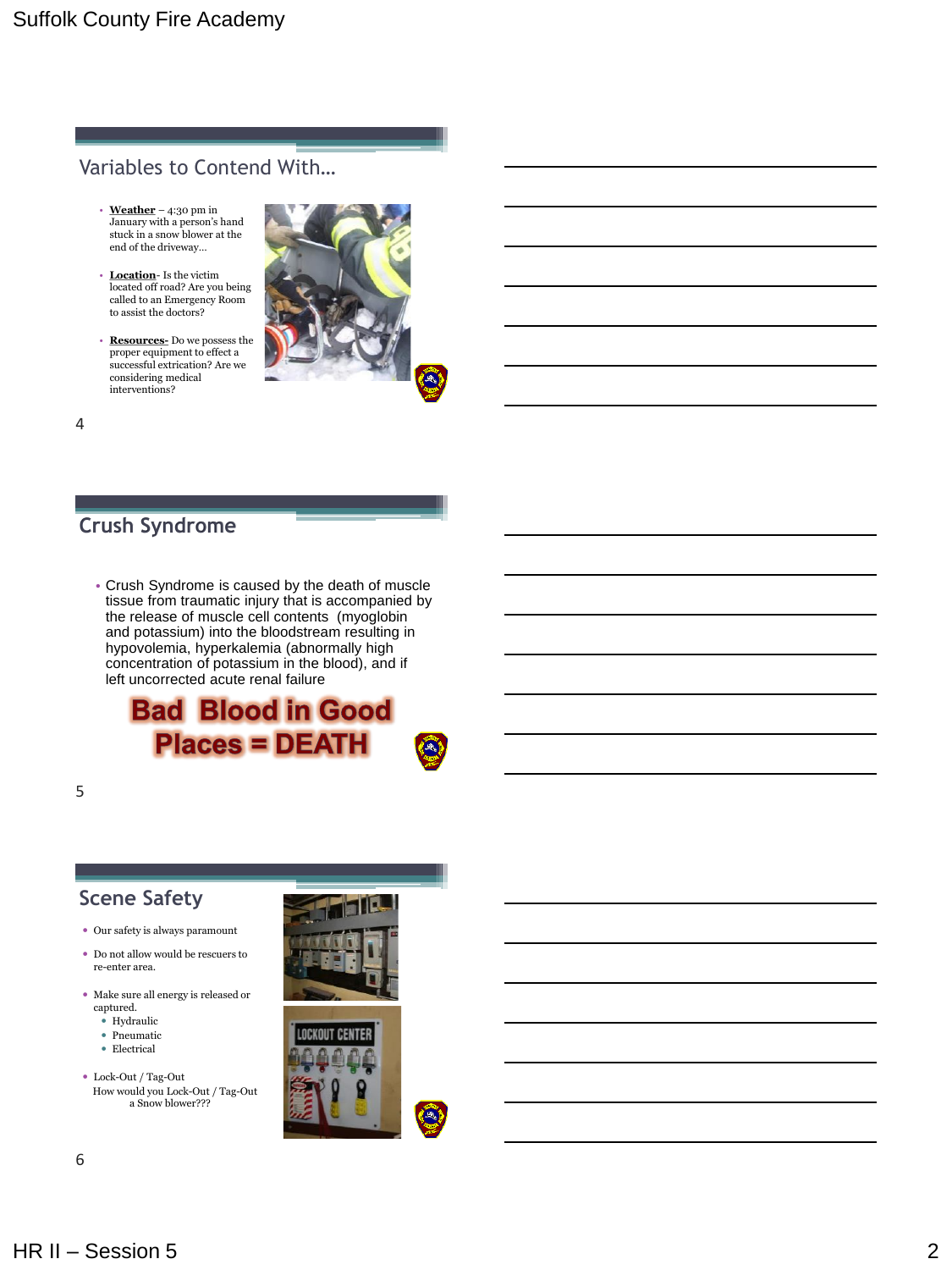**Man vs. Machine Kit Think like an "ole school doctor"…**



- Kit should contain tools that can start and even complete an operation
- Keep it basic! If additional tools are required they can be called for.
- Keep a laminated inventory list to check box and to replenish when used.



**Hand Tools If something can be assembled then…**



- Ordinary Mechanics Hand Tools
- Open / Box Wrenches
- Screw Drivers
- $\bullet$  Socket / Ratchets
- Allen / Hex Keys
- Torx Keys • Nut Drivers
- Pliers

Wedges

Pipe Wrenches



8

7

## **Specialty Equipment**

- Soapy Water
- HVAC / Plumber's Putty
- Gauze/ Cloth for Heat Syncs





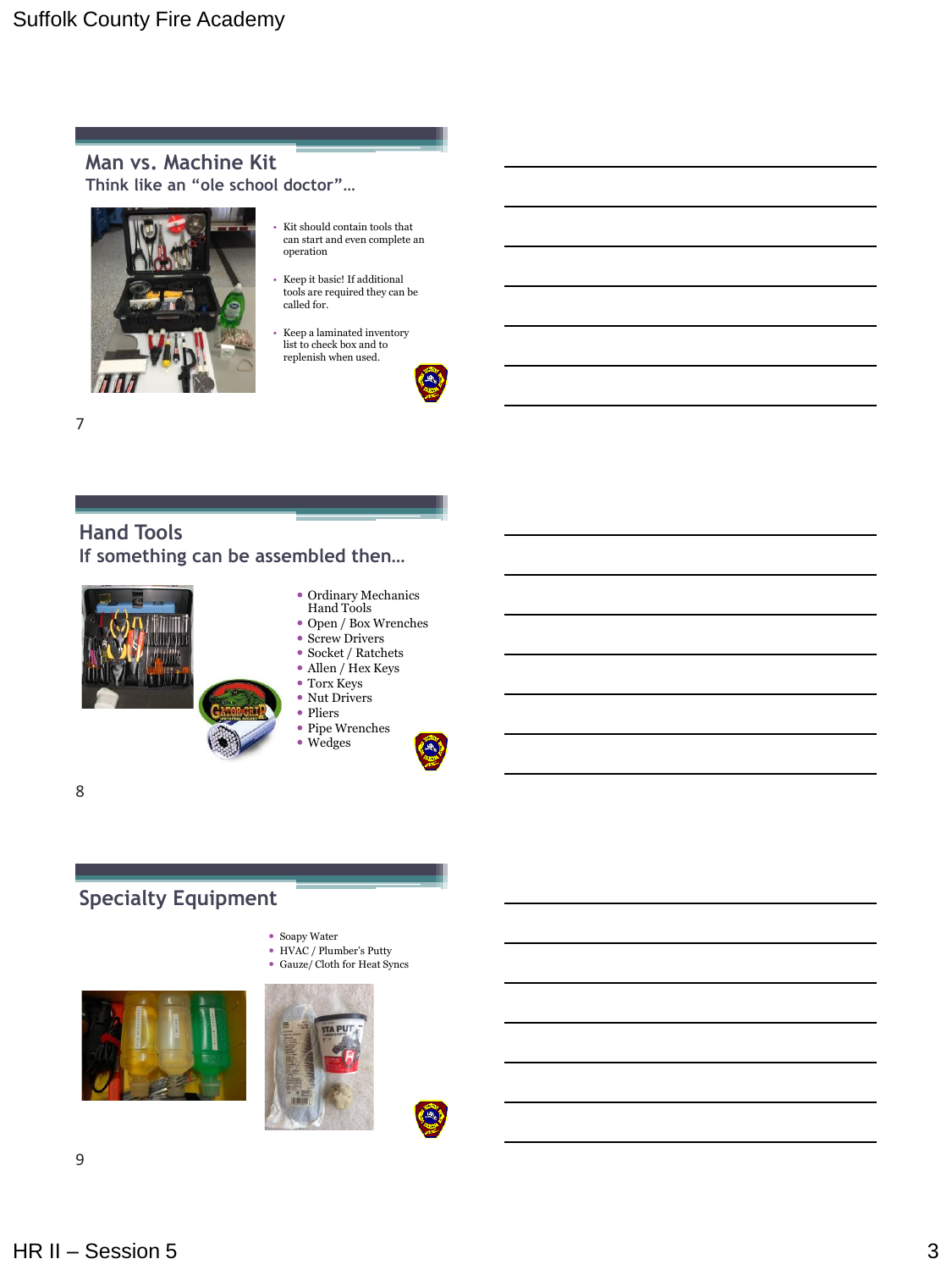# **Additional Special Equipment**

- Rope Saw "Weed Whacker Saw"
- Shims / Snap Ring Pliers
- Non-Rebreather Strap
- Rubber Bands



10

# Ring Removals



- What Steps would you employ to remove this ring?
- 1. Cool Water in a basin
- 2. Lubricant
- 3. Rubber Band / Non-
- Rebreather Strap 4. Manual Ring Cutter
- Dremel Tool with Shims

What about for a Tungsten or Ceramic Ring????



11

### **Tungsten Ring Removals**

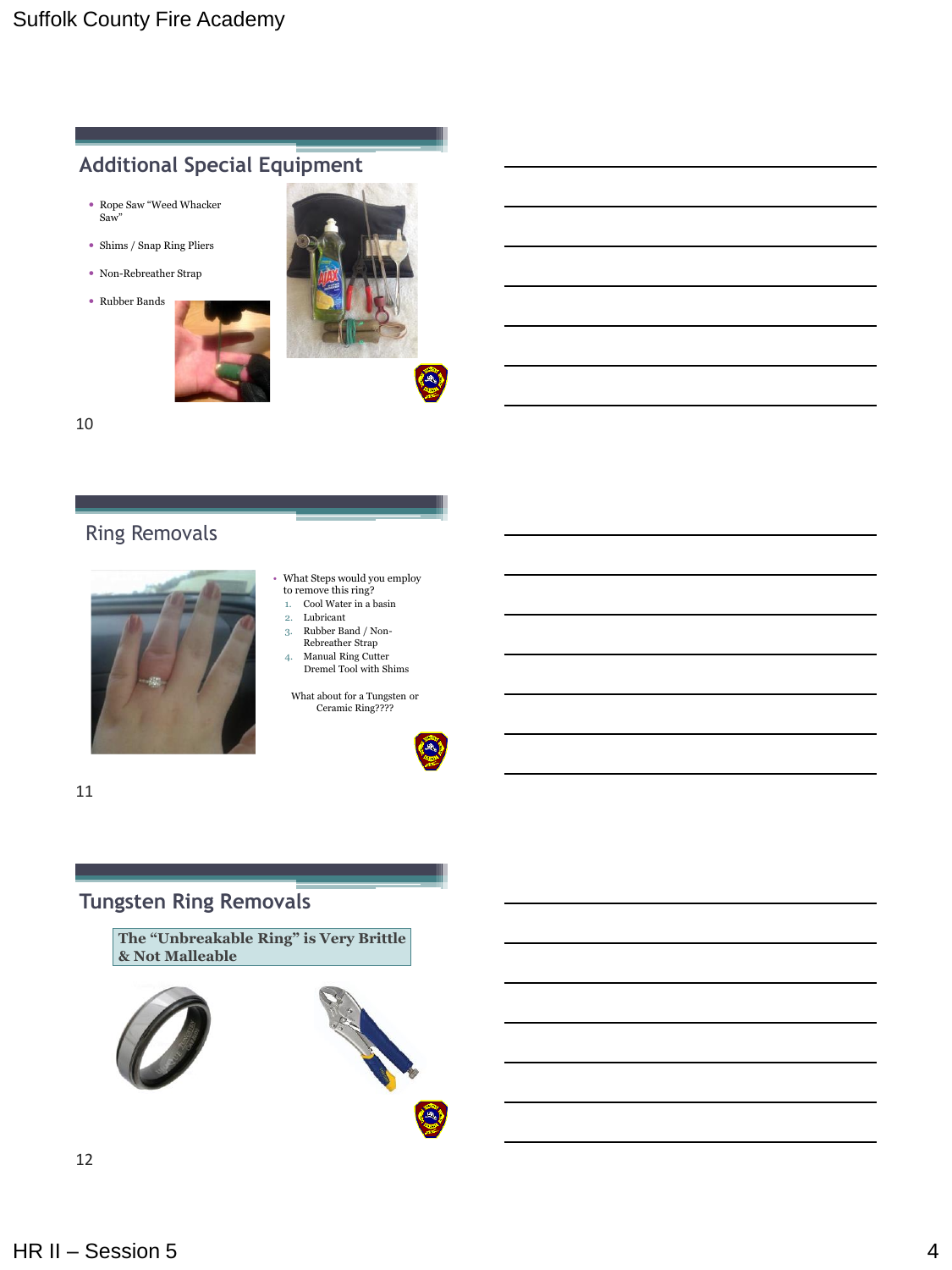### Impalements



- Access Issues?
- How would you stabilize these patients?
- Medical Concerns?
- What tools could be used for the extrication?

#### 13

## **The Band Saw**

### **Tool of Choice**

**For Impalements**

- Electric or Battery
- No Sparks
- $\blacksquare$  Minimal Heat
- $\blacksquare$  <br> Minimal Vibration
- Smooth Cutting
- Clean / Smooth Finish



14

## **Oxy-Acetylene Torches**

#### • **Most widely used**

- *Benefits*
- Wide range of equipment available ▫ Very user Friendly (almost Fireman proof)
- Can cut, Burn, and weld
- *Disadvantages*
	- Wide flammable limits ▫ Acetylene Extremely hazardous above 15psig
	- Requires proper handling and storage
	- Can create large amounts of molten slag

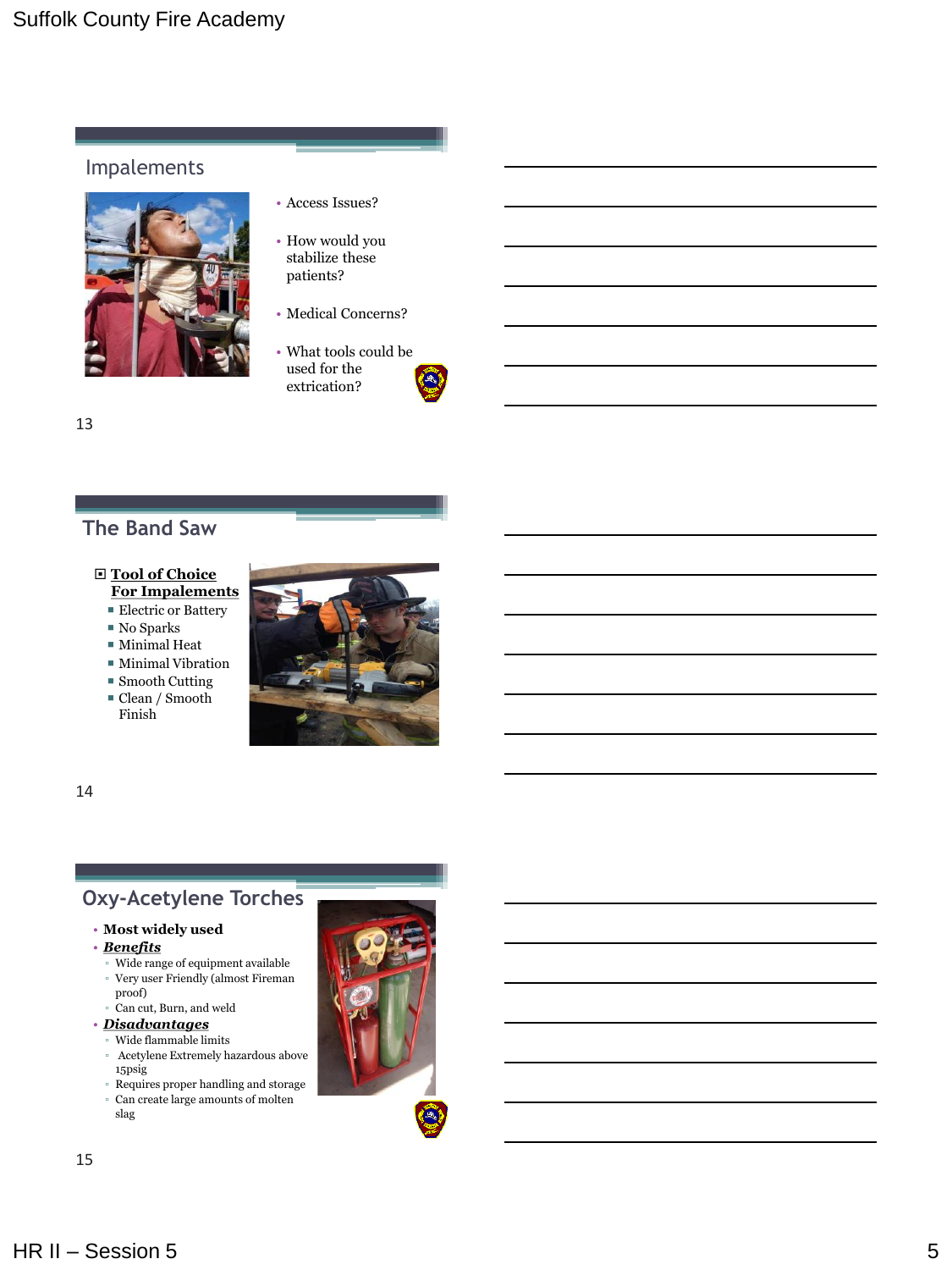### **Petrogen Torch**

- Popular amongst many USAR Teams.
- Fuel is easily accessible as it is Gasoline.
- Able to cut through dirt, water and thick metal
- *MUST* be properly maintained for effective operations





 $\left( 4\right)$ 

16

# **Victim Stabilization is Imperative**



17

## **Head Stuck in a Fence**



- Have the child stick their tongue out
- Lubricants Surgical Lube
- Webbing aka "the tourniquet trick"
- 4x4 wedges tapped below the victim
- Porto Power or Rabbit Tool

• Hydraulic Spreader